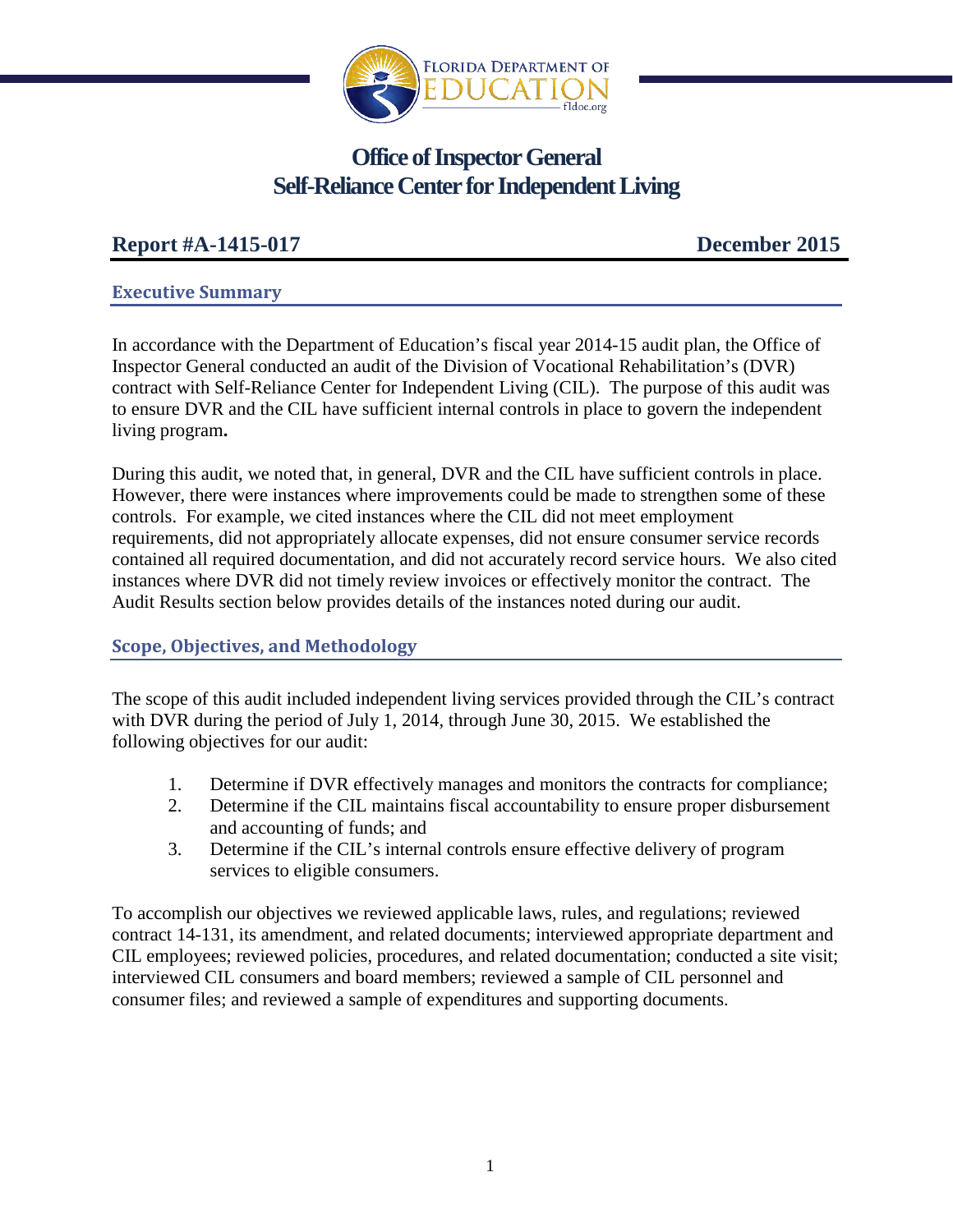# **Background**

The centers for independent living are nonprofit federally mandated agencies that are designed and operated within a local community by individuals with disabilities. Each CIL receives federal and state funding to promote the four core independent living services, which include providing information and referrals, peer counseling, personal and systems advocacy, and independent living skills training. There are 16 centers for independent living in the state of Florida. The CIL employees, boards, and consumers work together to remove barriers and prejudices in society so that all individuals can live, work, and enjoy all that their community has to offer.

Self-Reliance CIL is a nonprofit organization established in 1978. Their mission is to promote independence through empowering persons with disabilities and improving the communities in which they live. The CIL serves any individual with a disability who resides in Hillsborough County. They provide services in the areas of advocacy, independent living support and skills training, peer support and mentoring, information and referral, transition support, home modifications and barrier removal, durable medical equipment, and deaf and hard-of-hearing services.

On July 1, 2013, DVR entered into a three-year contract with Self-Reliance CIL to provide funding for the provision, improvement, and expansion of independent living services, including the four independent living core services, for individuals with significant disabilities. The fixed fee contract (14-131) was amended July 1, 2014, to add funding of \$321,555.00 for the 2014- 2015 fiscal year.

# **Audit Results**

Finding 1: Self-Reliance does not meet the requirements for employment of individuals with disabilities.

Title 34 Code of Federal Regulations (CFR), section 366.50, indicates that in order to be eligible for assistance, the CIL must have a board that is the principal governing body of the center and a majority of which must be composed of individuals with significant disabilities. The CIL must also ensure that the majority of the employees and individuals in decision-making positions are individuals with disabilities.

A review of the CIL's 704 report for the period ended September 30, 2014, reflected that the CIL was in compliance with this requirement. However, our review of documents at the time of our audit revealed that the CIL did not meet the requirement for CIL employees and individuals in decision-making positions. The documentation shows only two of six (33%) program employees are individuals with a disability, and only one of three (33%) employees in decision-making positions is an individual with a disability.

CIL management stated the numbers reported in the 704 report were the numbers reported by the previous executive director and they had assumed the information did not change. However,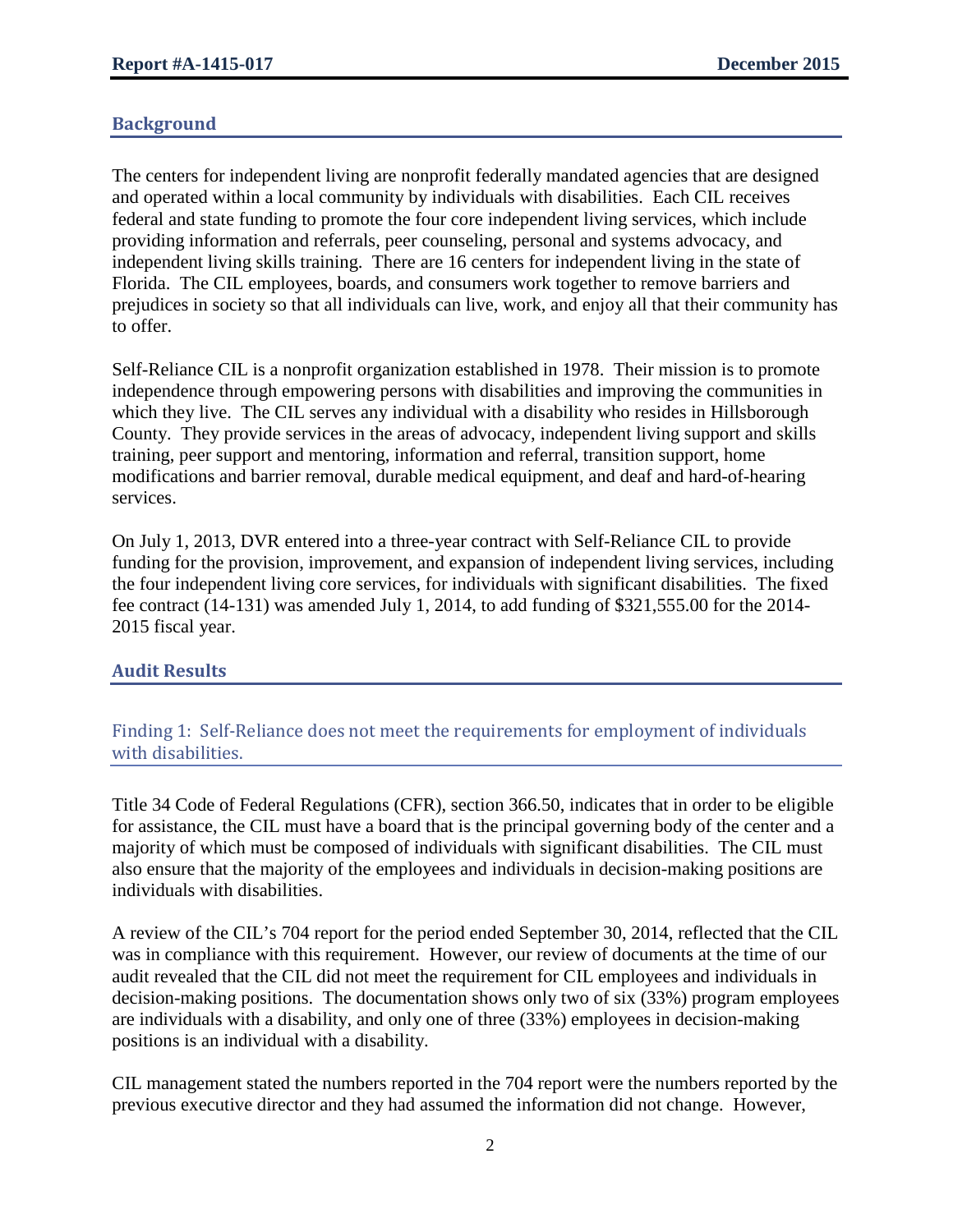some employees previously identified as having a disability were not aware they were identified as an individual with a disability and did not agree with being classified as such. CIL management further stated they could not question employees about possible disabilities because their attorney felt it would violate the Americans with Disabilities Act. The CIL does have a form that allows employees to voluntarily indicate if they have a disability, but they do not mandate that employees report that information.

The CIL is required to prove they are eligible in order to receive the funding provided through their contract with DVR and from the federal government. The federal oversight agency, upon discovering a CIL does not meet the requirement for employing individuals with disabilities, requires the CIL to develop a plan to come into compliance.

The CIL's inability to employ individuals with disabilities brings them out of compliance with the federal regulations. This could put the CIL at risk of losing its funding from DVR and the federal government.

# *Recommendation*

We recommend the CIL develop an improvement plan to bring them into compliance with the Code of Federal Regulations. We further recommend DVR provide technical assistance as needed to ensure the CIL remains eligible for state and federal assistance.

# *DVR Management Response*

We will provide technical assistance to the CIL via both telephone and written instruction. Additionally, we will request the CIL develop a corrective action plan that details their timeline for coming in to compliance.

# *CIL Management Response*

Recent developments within the workforce did reduce the CIL's proportion of employees with disability below the required 51%.

Employment Improvement Plan:

- a. When a position is vacant, Self Reliance shall encourage applicants with disability to apply in all recruiting materials.
- b. Self Reliance shall review current applications on file to identify candidates with disability, in the event that a position becomes vacant.
- c. Self Reliance shall employ a qualified person with a disability in its next vacancy.

# Finding 2: CIL expenditures did not conform with the contract.

Contract 14-131 requires the CIL to administer its program in accordance with all applicable statutes and regulations, including the Code of Federal Regulations, Office of Management and Budget (OMB) Circulars, and section 112.061 of the Florida Statutes.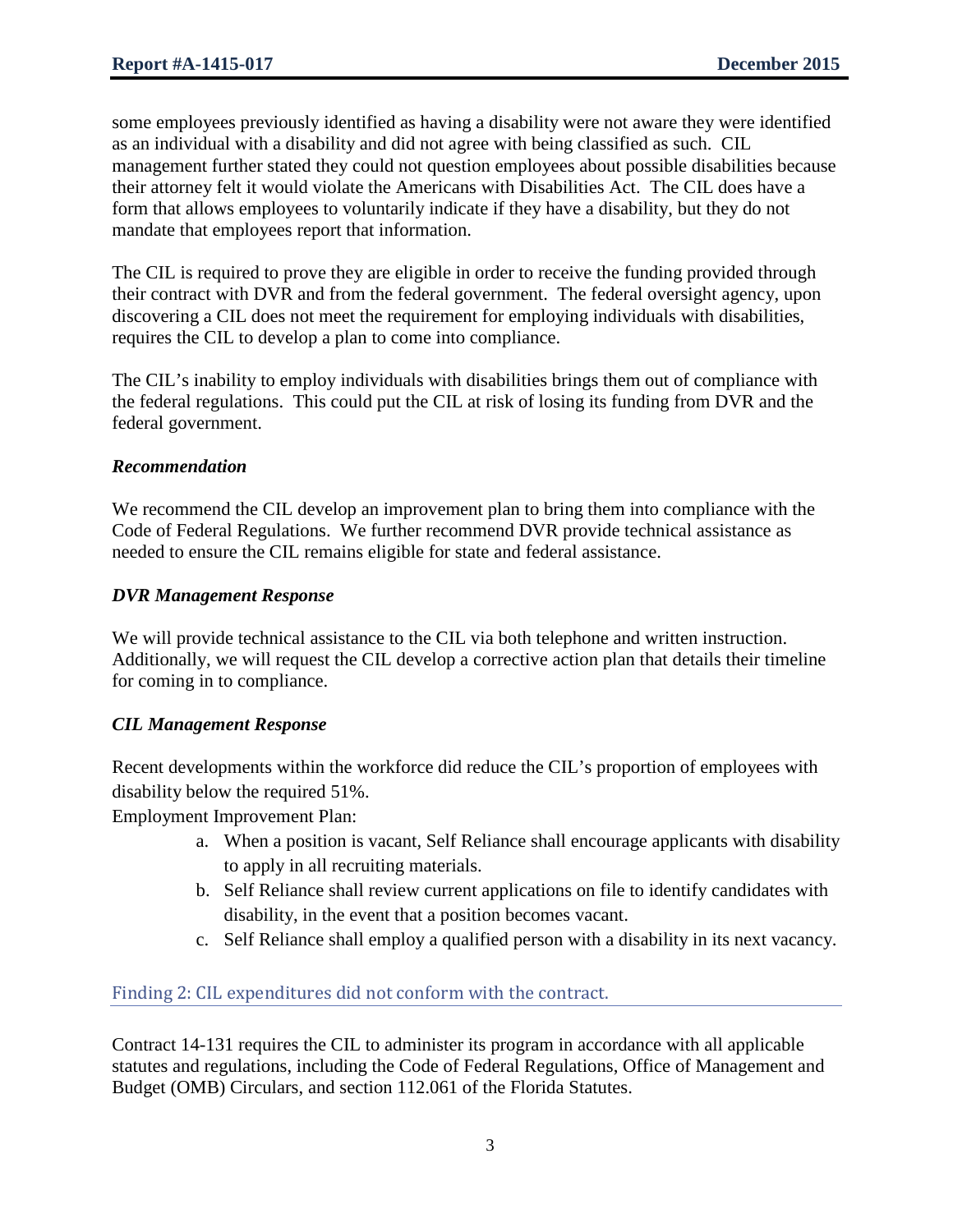We compared the expenditure report to the budget reconciliations to ensure the accuracy of the reported expenditures. The line item expenditures did not match the budget reconciliation amounts for five line items in the first quarter, seven line items in the second quarter, four line items in the third quarter, and four line items in the fourth quarter. The line item totals for the year did not match for ten items. Our review disclosed the CIL did not consistently categorize some expenses between the expenditure report and the quarterly budget reconciliation. CIL management was unable to explain the remaining discrepancies.

We randomly selected 53 expenditures for review and found 16 (30%) of them to be questionable. Twelve of the expenditures included travel expenses. Florida Statutes allow mileage reimbursement at the rate of 44.5 cents per mile. The CIL reimbursed mileage at the federal mileage reimbursement rate, which was 58.5 cents per mile until January 2015, at which time it decreased to 57.5 cents per mile. One of these mileage reimbursements was for travel that occurred prior to this contract term.

Additional questionable expenses include those made for flex account expenses and for payroll administration fees. A payment of \$851.96 was made for medical flex spending, which included \$371.96 in arrears owed by a former CIL employee and \$480.00 in dependent care coverage for another employee. These expenses should not be paid with DVR funds. The CIL allocated the full cost of the S125 payroll administration fees to DVR funds each month. The two sampled expenditures showed that the CIL paid these expenses for four employees. The salaries for two of these four are allocated at 25% and 70%. The CIL should have allocated the administration fees accordingly.

OMB Circular  $A-122<sup>1</sup>$  $A-122<sup>1</sup>$  $A-122<sup>1</sup>$  states that cost allocation methodologies used to allocate direct and indirect costs must be adequately documented and established in accordance with reasonable criteria that distribute costs across its various benefitting cost objectives in a manner commensurate with the relative benefit received. Contract 14-131 also states, "If the cost benefits more than one program, a determination must be made that the cost is distributed in a reasonable and consistent manner across all benefiting programs."

We found the CIL did not consistently distribute several costs in a manner commensurate with the benefit received. Some expenses were allocated 100% to DVR early in the contract year and then decreased toward the end of the contract year as funds were being exhausted For example, the CIL allocated 100% of internet expenses to DVR at \$109.99 each month for July 2014 through January 2015, and then the expenditures stopped. There were no expenses charged in the fourth quarter for another seven line items to include expenses such as telephone, internet expense, postage and shipping, and office supplies. CIL management indicated that they moved expenses over to DVR funding due to issues with other funding sources and then later moved those expenses to the other funding sources once funds were available.

Section 8.m. of Attachment B to OMB Circular A-122 specifies time and effort documentation requirements and requires salary costs to be allocated across funding sources and programs based on the relative benefits received. One CIL employee did not record the actual hours worked on

l

<span id="page-3-0"></span> $<sup>1</sup>$  Attachment A, sections A.2.g, A.4, and D</sup>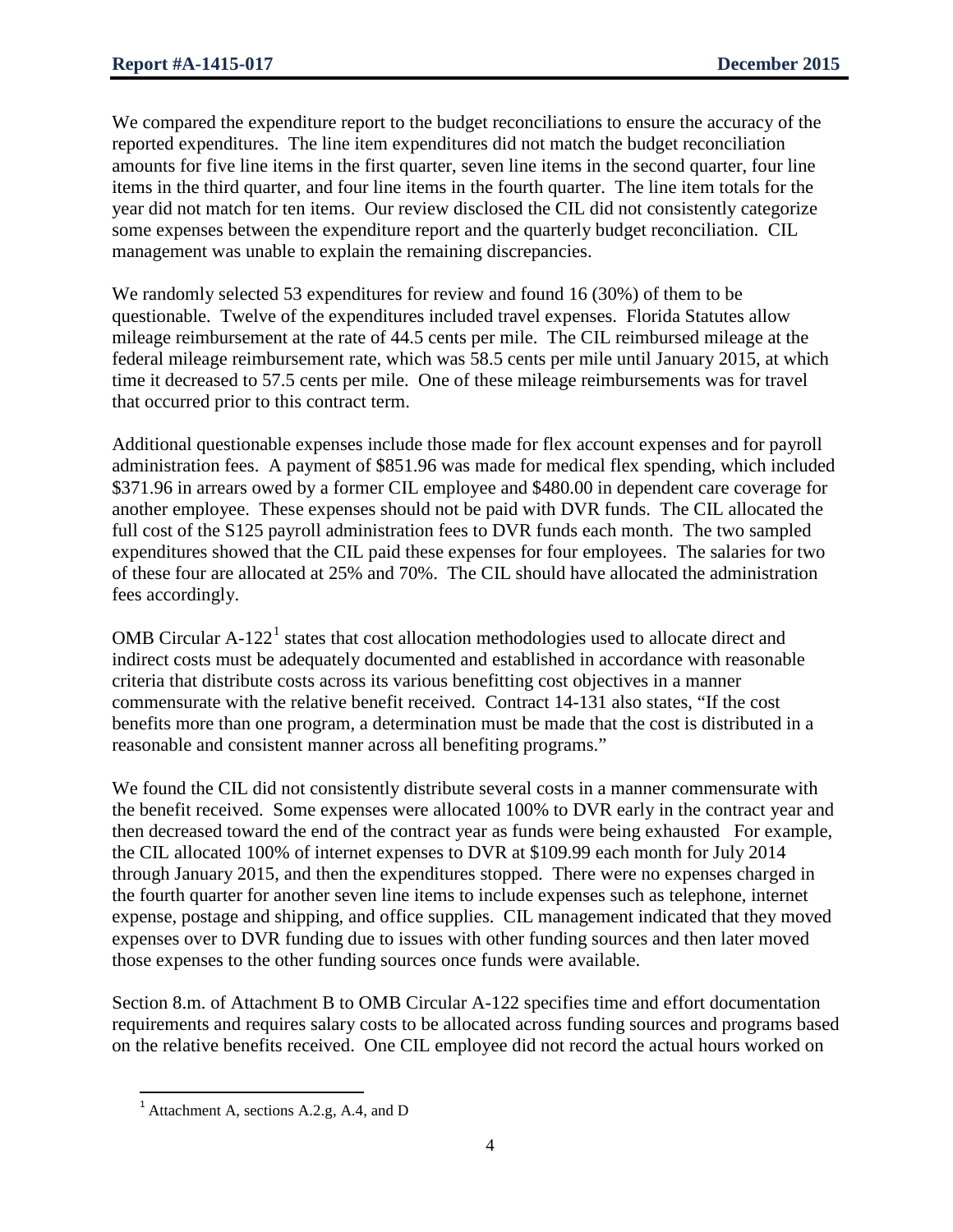various funding sources. Another employee allocated 50% of his time to the independent living (IL) program, though 70% of his salary is allocated to this contract.

The inaccurate allocations and unallowable expenses could result in DVR paying the CIL for expenses not related to the contract. The inconsistencies between the expenditures and budget reconciliations further exacerbate the issue.

### *Recommendation*

We recommend the CIL enhance its procedures to ensure expenses funded through DVR's contract are allowable, accurately allocated, and appropriately reflected in budget reconciliations. We recommend the CIL ensure employees accurately complete timesheets and allocate work hours across funding sources. We recommend DVR perform periodic reviews of expenditures to ensure allowability and reasonableness. We also recommend DVR seek recovery of payments made for unallowable expenses, to include the mileage reimbursements, flex account expenses, and payroll administration fees.

### *DVR Management Response*

We will perform periodic reviews of expenditures every six  $(6)$  months, beginning January 2016. Expenditures such as flex account expenses, payroll administration fees, etc. will be reviewed at that time. Additionally, we will begin requiring submission of travel expenditure documentation with each monthly invoice. We will continue to require this information until such time as we are satisfied that expenditures conform to the contract. DVR is not seeking repayment of the funds as it will take away from the purpose of the program, helping persons with disabilities to live independently and function within their communities, maximize leadership, empowerment, and if appropriate, secure and maintain employment.

# *CIL Management Response*

Self Reliance shall enhance its procedures to ensure expenses funded through DVR's contract are allowable, accurately allocated, and appropriately reflected in budget reconciliations. Self Reliance shall counsel and train employees to accurately complete timesheets and allocate work hours across funding sources. Self Reliance will correct errors in the billing of DVR for unallowable benefits expenses.

# Finding 3: Consumer service records had missing or incomplete documentation.

Code of Federal Regulations (CFR) 364.53 states, "For each applicant for IL services (other than information and referral) and for each individual receiving IL services (other than information and referral), the service provider shall maintain a consumer service record that includes—

(a) Documentation concerning eligibility or ineligibility for services;

(b) The services requested by the consumer;

(c) Either the IL plan developed with the consumer or a waiver signed by the consumer stating that an IL plan is unnecessary;

(d) The services actually provided to the consumer; and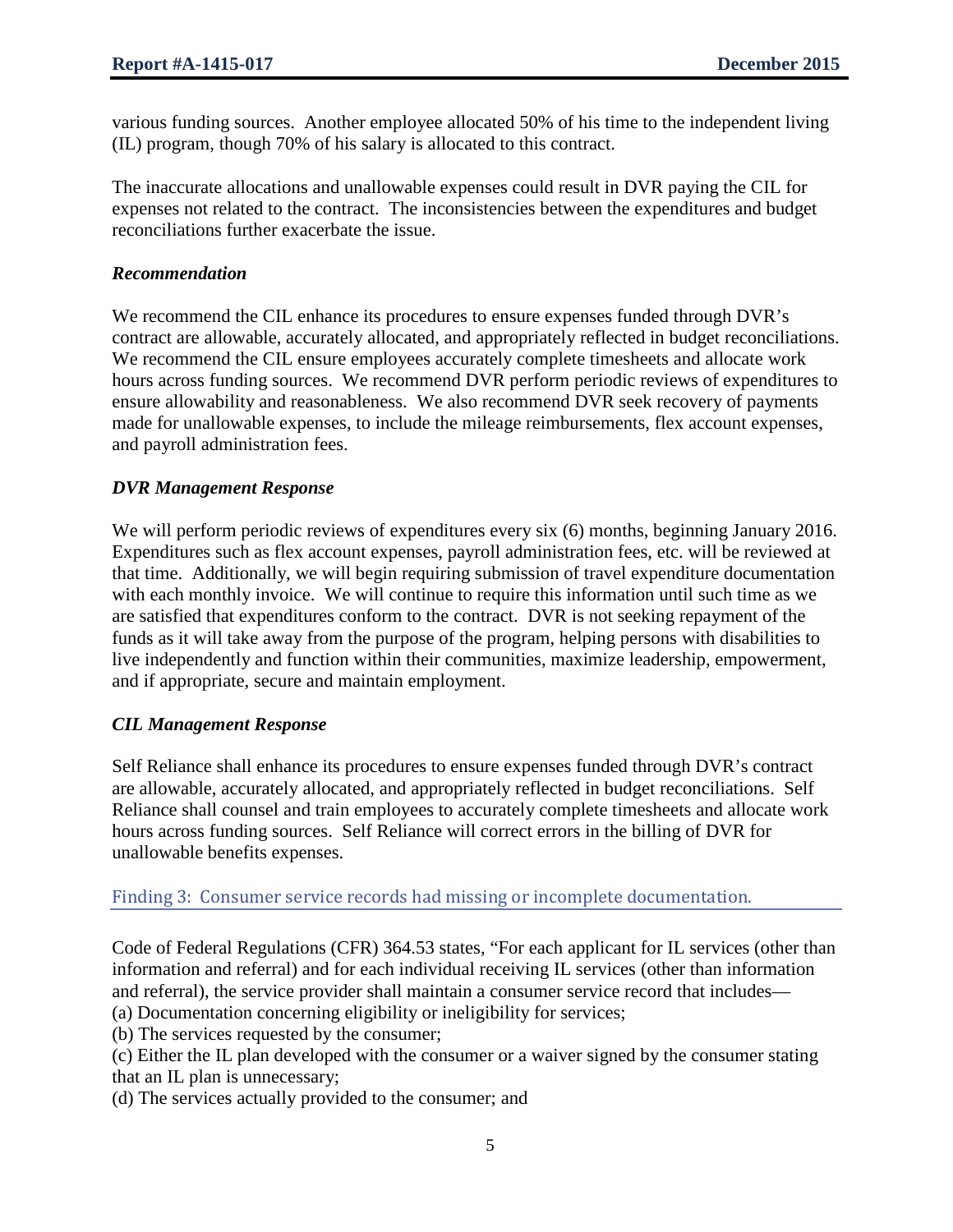(e) The IL goals or objectives—

(1) Established with the consumer, whether or not in the consumer's IL plan; and (2) Achieved by the consumer.

(f) A consumer service record may be maintained either electronically or in written form, except that the IL plan and waiver must be in writing."

We conducted a site visit to Self-Reliance CIL during the week of July 13, 2015. The CIL maintains hard copy consumer service records (CSR), though some service records are documented electronically in the CIL Management Suite. We reviewed 61 randomly selected CSRs. There were no requested services indicated on the intake form for one CSR.

34 CFR 364.51(a) states, "(1) Before or at the same time as an applicant for IL services may begin receiving IL services funded under this part, the service provider shall determine the applicant's eligibility and maintain documentation that the applicant has met the basic requirements specified in §364.40. (2) The documentation must be dated and signed by an appropriate staff member of the service provider." CIL staff did not date one of the 61 eligibility documents.

CFR 364.52 (b) states, "(1) Development of an individual's IL plan must be initiated after documentation of eligibility under § 364.51(a) and must indicate the goals or objectives established, the services to be provided, and the anticipated duration of the service program and each component service. (2) The IL plan must be developed jointly and signed by the appropriate staff member of the service provider and the individual with a significant disability or, if consistent with State law and the individual chooses, the individual's guardian, parent, or other legally authorized advocate or representative." One of the 61 IL plans was not signed or dated by the consumer, and one IL plan was signed but not dated by the consumer.

This CFR further requires the CIL to review the IL plan as often as necessary but at least on an annual basis to determine whether services should be continued, modified, or discontinued. Each individual with a significant disability must be given an opportunity to review the IL plan and, if necessary, jointly redevelop and agree by signature to its terms. CIL employees added subsequent goals to the IL plan in six CSRs, thereby constituting a modification. None of the consumers signed the modified IL plan to document their agreement with the modifications. CIL management was not aware that the addition of goals to the approved IL plan constituted a modification.

The lack of required documentation makes it difficult for the CIL to ensure services are provided to consumers and that consumers actively participate in the determination of their independent living services and goals. It also hinders DVR's ability to confirm the CIL is providing appropriate services to its consumers.

# *Recommendation*

We recommend the CIL enhance its procedures to ensure they maintain all required documents in the CSRs and appropriately complete modified IL plans.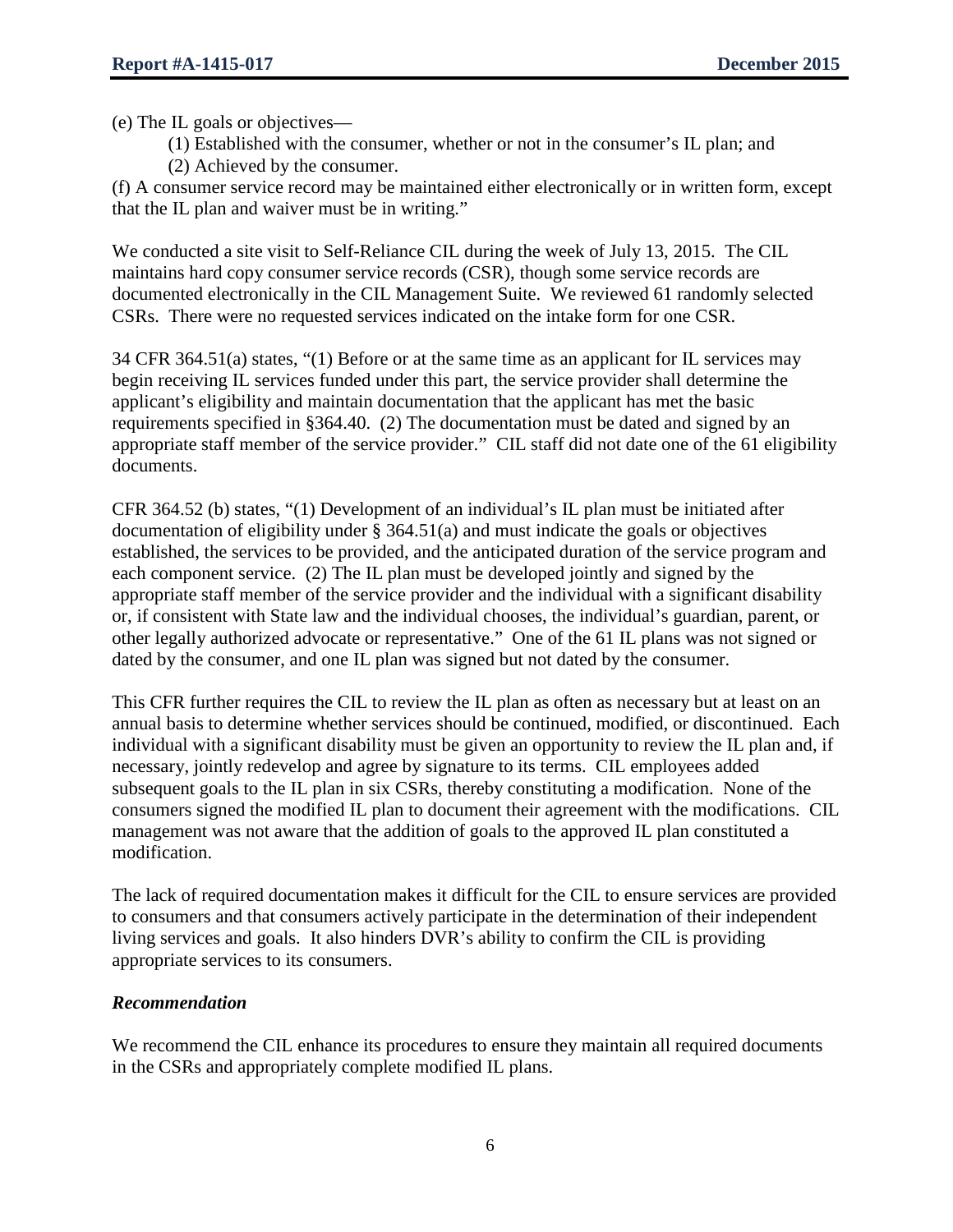# *CIL Management Response[2](#page-6-0)*

Self Reliance shall enhance its procedures to ensure they maintain all required documents in the CSRs and appropriately modify Independent Living Plans. Staff will be retrained on the small number of items identified in the audit report and procedures will be updated to address the cited deficiencies.

### Finding 4: Service hours were inaccurately recorded.

Section IV.D of contract 14-131 states, "The Center shall maintain documentation (electronic or hard copy) to track and record all service hours provided under this Agreement. Documentation will, at a minimum, identify the staff providing the service, the date of service, the hours of service, the consumers receiving the service, and all services provided to the consumer during the hours of service."

Review of the documented service hours for two sampled months showed inaccuracies in the service hours recorded by the CIL. In November 2014, there were six duplicate entries for the same service provided to the same consumer by the same independent living coordinator. In February 2015, there were four duplicate entries.

Comparison of the reported service hours to the CIL timesheets for the same months revealed CIL employees reported service hours during times they were not at work due to holidays, annual leave, sick leave, or weekends. In November 2014, three employees recorded service hours during times when they were not working, totaling 13.75 hours. In February 2015, two employees billed service hours during times when their timesheets showed they were not working, totaling 11.75 hours.

We were able to confirm that the CIL met the minimum required service hours for the contract. However, these identified discrepancies indicate the CIL is not accurately reporting service hours. This hinders DVR's ability to confirm the CIL is providing deliverables in accordance with contract terms.

#### *Recommendation*

l

We recommend the CIL enhance its procedures to ensure they accurately record service hours.

# *CIL Management Response[3](#page-6-1)*

Self Reliance shall enhance its procedures to ensure they accurately record service hours and provide training in this regard to its employees.

<span id="page-6-0"></span> $2^2$  The response provided by CIL management has been abbreviated. A copy of the complete response can be obtained from the Office of Inspector General.

<span id="page-6-1"></span><sup>&</sup>lt;sup>3</sup> The response provided by CIL management has been abbreviated. A copy of the complete response can be obtained from the Office of Inspector General.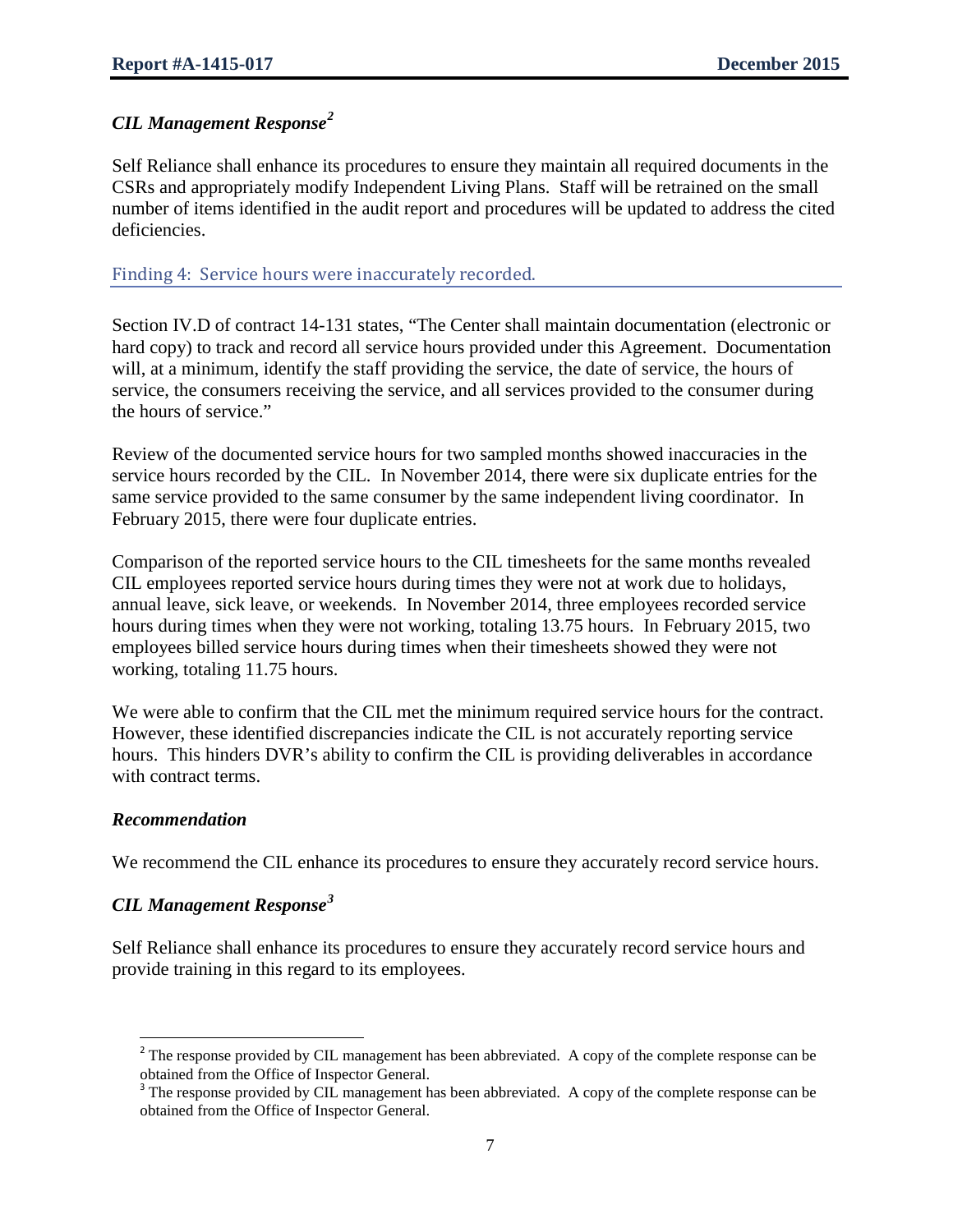# Finding 5: CIL policies and procedures conflict with contract requirements.

The CIL developed procedures that address personnel, accounting, and programs. A review of the Self-Reliance Financial Policies and Procedures revealed two areas where the policies and procedures conflicted with the requirements of the contract. CIL policies and procedures indicate travel expenses, including meal allowances and mileage reimbursement will be based on the federal rates. However, section I.C.1.b of contract 14-131 requires travel expenses to be reimbursed in accordance with section 112.061, F.S. The state reimbursement rates reflected in the Florida Statutes are lower than the federal rates.

Self-Reliance Financial Policies and Procedures contain a records management policy that includes a record retention schedule for effective and efficient management of its records. While the record retention schedule requires the CIL to maintain the majority of the records for five years or permanently, they require the CIL to maintain several records for only three years. This does not comply with section VII.D of contract 14-131, which requires the CIL to keep all financial records, supporting documentation, statistical records, and any other documents pertinent to the agreement for a period of five years after the end of the agreement.

The conflicting policies and procedures can impact the CIL's ability to administer its program in compliance with contract requirements. The previous finding regarding mileage reimbursement exemplifies this issue. Additionally, the ability to appropriately audit the CIL could be impeded if records are not retained for the minimum period established by the contract.

#### *Recommendation*

We recommend the CIL update its financial policies and procedures so they do not conflict with contract terms.

# *CIL Management Response*

Regarding the travel policy, policy revised to comport with contract requirements. Regarding mileage reimbursement, policy revised to comport with contract requirements.

# Finding 6: DVR did not effectively monitor the contract.

The Contract Monitoring Unit Guidebook (CMU Guidebook) requires contract managers to complete a risk valuation for each contract and to prepare a contract monitoring plan within 30 days of executing the contract. The Contract Management & Accountability Workshop Training Manual & Handbook additionally requires clearly defined monitoring techniques and timetables in the monitoring plan and states, "The contract manager should document all monitoring activities and the outcomes." DVR's Effective Monitoring Procedures additionally require the reviewer to certify and date a document at the end of desktop monitoring to show the contractor was monitored. This document must include the findings and recommendations.

DVR completed a risk assessment for contract 14-131, which resulted in a designation of low risk. The subsequent monitoring plan required monthly desktop monitoring.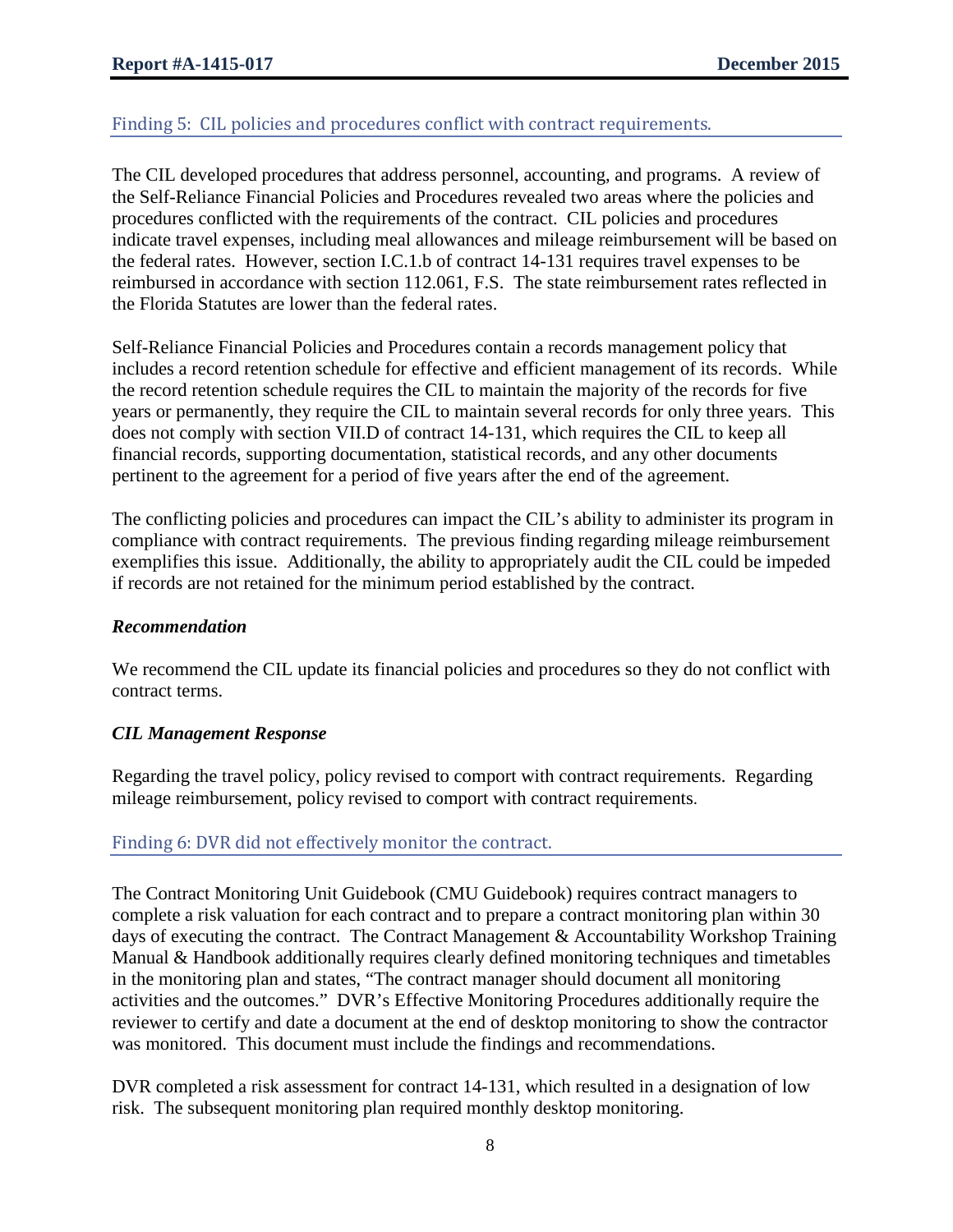DVR did not complete any formal desktop monitoring reports during the audit period. DVR employees stated desktop monitoring is accomplished through invoice reviews that include a review of the quarterly budget reconciliation. However, DVR employees did not document the monitoring activities and outcomes or provide findings and recommendations. DVR also would have been unable to complete budget reconciliations, as they did not have the current budget for contract 14-131.

The absence of documented monitoring makes it difficult to ensure the CIL is meeting the performance requirements of the contract. This can result in the CIL receiving payment for inappropriate expenditures or deliverables the CIL did not meet.

# *Recommendation*

We recommend DVR enhance its procedures to ensure that they monitor the contract and document the monitoring activities in accordance with procedures and the monitoring plan.

### *DVR Management Response*

As stated above, we will begin performing expenditure reviews every six (6) months. Outcomes of these reviews will be documented in the contract file. The monitoring plan for this contract will be updated to reflect this change.

### Finding 7: DVR did not adequately and timely approve invoices.

Section 215.422 F.S. states, "Approval and inspection of goods or services shall take no longer than 5 working days unless the bid specifications, purchase order, or contract specifies otherwise." The statute further states that the date on the invoice is considered to be the date of receipt if the agency has failed to date stamp the invoice at the time of receipt.

The CIL timely submitted the 12 monthly invoices for contract 14-131. DVR did not date stamp any of the invoices upon receipt or affix some indication as to when they were received from the CIL. DVR did not approve four of the invoices within the mandated five business days. The contract manager did not timely approve the invoice in two instances. In the remaining two instances, the contract supervisor did not timely approve the invoice.

Contract 14-131 requires the invoice to be accompanied by a monthly performance report including, at a minimum, information related to the independent living goals set and achieved and the community activities conducted by the CIL. The reports did not contain information related to the independent living goals that were set during each month.

The untimely review and approval of invoices results in delayed payments to the CIL. This can hinder the CIL's ability to provide independent living services to eligible consumers. DVR's failure to ensure that all required invoice documents are provided may result in DVR paying for services not provided in accordance with the terms of the contract.